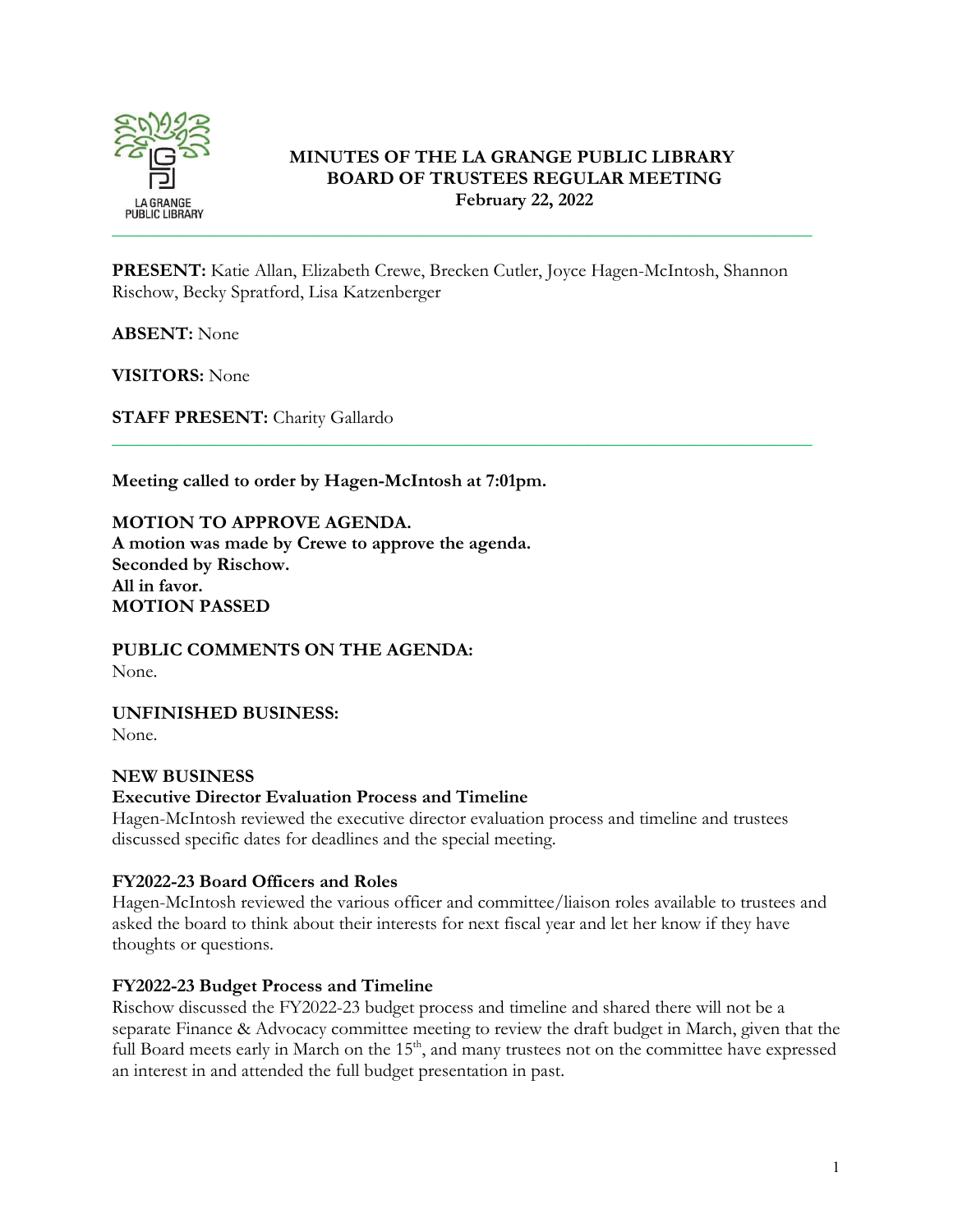### **MOTION TO APPROVE MANDATORY COVID-19 VACCINE PROGRAM**

**A motion was made by Spratford to approve the Mandatory COVID-19 Vaccine Program. Seconded by Allan. All in favor. MOTION PASSED**

**Committee Reports Finance & Advocacy: Rischow** None.

**FOL Liaison: Katzenberger** None.

### **RAILS/ILA Liaison: Spratford**

Spratford reminded everyone the Illinois Library Association spring trustee forum workshops are coming up and they can contact Charity to be registered if they are interested. RAILS approved their new strategic plan last month and Spratford reviewed their new mission, vision and strategic goals. There's an open RAILS board seat right now and an election coming up.

#### **Policies & Services: Allan**

None.

#### **Village Liaison: Cutler**

Cutler reviewed some news about the Park District of La Grange, Village of La Grange, and Lyons Township High School including: the Park District implemented a COVID mandatory vaccine and testing policy similar to the Library's and their comprehensive master plan continues to be delayed. The Village of La Grange is in the budget process and their next public budget workshop is March 12 at 8am. They selected a new Village attorney, Benjamin Schuster. The Village continues to work on grants for stormwater relief. LTHS has a board meeting tonight where they may discuss their procedures relating to masks.

### **Executive Director's Report:**

Gallardo highlighted Phil O'Reilly's new position as a social worker at the Library and explained he is co-creating the job as it's a new role with input into his final job description (based on the Public Services Librarian) and title. New business associate Kris is getting into the swing of things, hard at work learning our financial procedures and processes. The Library resumed in-person programming this month after the January pause. A new virtual summer reading program called Beanstack will be implemented for this year (the previous product Wandoo Reader is being discontinued). The next step for the drive up holds window project is to discuss with the Village the possibility of restricting the parking spaces in question to staff use only instead of eliminating them as previously discussed.

#### **MOTION TO APPROVE THE OMNIBUS AGENDA**

**Allan motioned to approve the Omnibus Agenda including the Minutes of Regular Board Meeting on January 25, 2021, the Minutes of Finance and Advocacy Committee Meeting November 16, 2021, and the Operating Warrant, February 22, 2022. Seconded by Katzenberger. ROLL CALL VOTE**